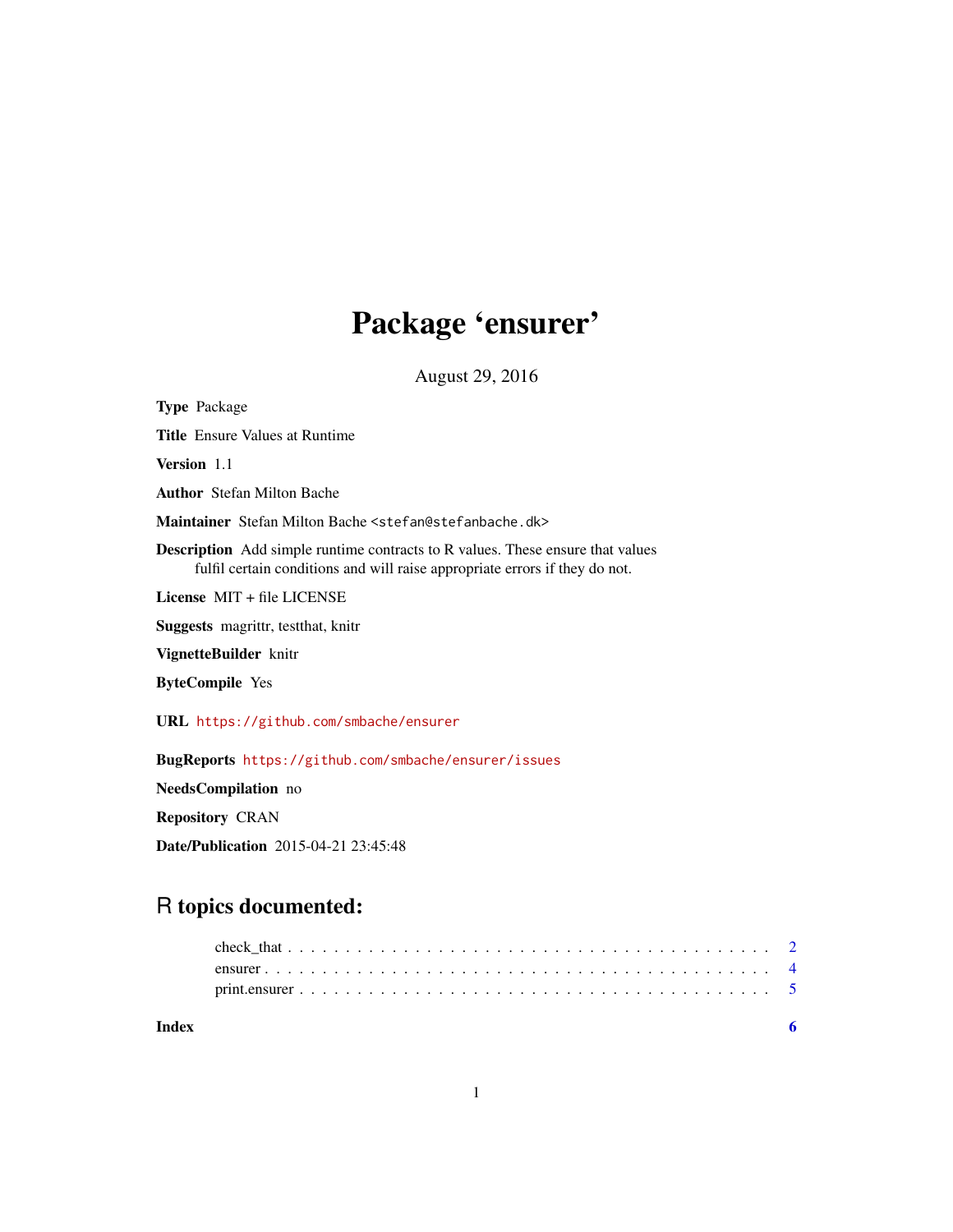#### <span id="page-1-1"></span><span id="page-1-0"></span>Description

Use ensure\_that (imperitive form) to ensure conditions for a value "on the fly". The present tense form, ensures\_that is used to make reusable "contracts" (functions) which can subsequently be applied to values; see examples below. It is also possible to check (rather than ensure) whether conditions are satisfied; the check\_that function works like ensure\_that but will return TRUE or FALSE.

#### Usage

```
check_that(., ...)
check(., ..., )ensure_that(., ..., fail_with = function(e) stop(e), err-desc = "")ensure(., ..., fail_with = function(e) stop(e), err\_desc = "")ensures_that(\dots, fail_with = function(e) stop(e), err_desc = "")
ensures(..., fail\_with = function(e) stop(e), err\_desc = "")
```
#### Arguments

| $\ddot{\phantom{a}}$ | The value which is to be ensured.                                                                                                                                                                                                                                              |
|----------------------|--------------------------------------------------------------------------------------------------------------------------------------------------------------------------------------------------------------------------------------------------------------------------------|
| $\cdots$             | conditions which must pass for the ensuring contract to be fulfilled. Any named<br>argument will treated as values available when evaluating the conditions. To<br>reference the value itself use the dot-placeholder, '.'. See 'Details' for some<br>special named arguments. |
| fail_with            | Either a unary function (accepting a simple Error) or a static value.                                                                                                                                                                                                          |
| err_desc             | A character string with an additional error description.                                                                                                                                                                                                                       |

#### Details

It is possible to specify custom error message for specific conditions to make them more readable and user-friendly. To do this use a formula condition  $\sim$  err.message, where err.message is a single character value.

Existing contracts can be added as a condition argument, which will add the conditions from the existing contract to the new contract (along with any assigned values). To do this use (unary) + to indicate that an argument is a contract. See example below.

It is important to note that a condition is only satisfied if it evaluates to TRUE (tested with isTRUE), i.e. a vector with several TRUEs will fail, so be sure to use all or any in such a case.

The functions ensure ensures, and check are short-hand aliases for their  $\star$ \_that counterparts.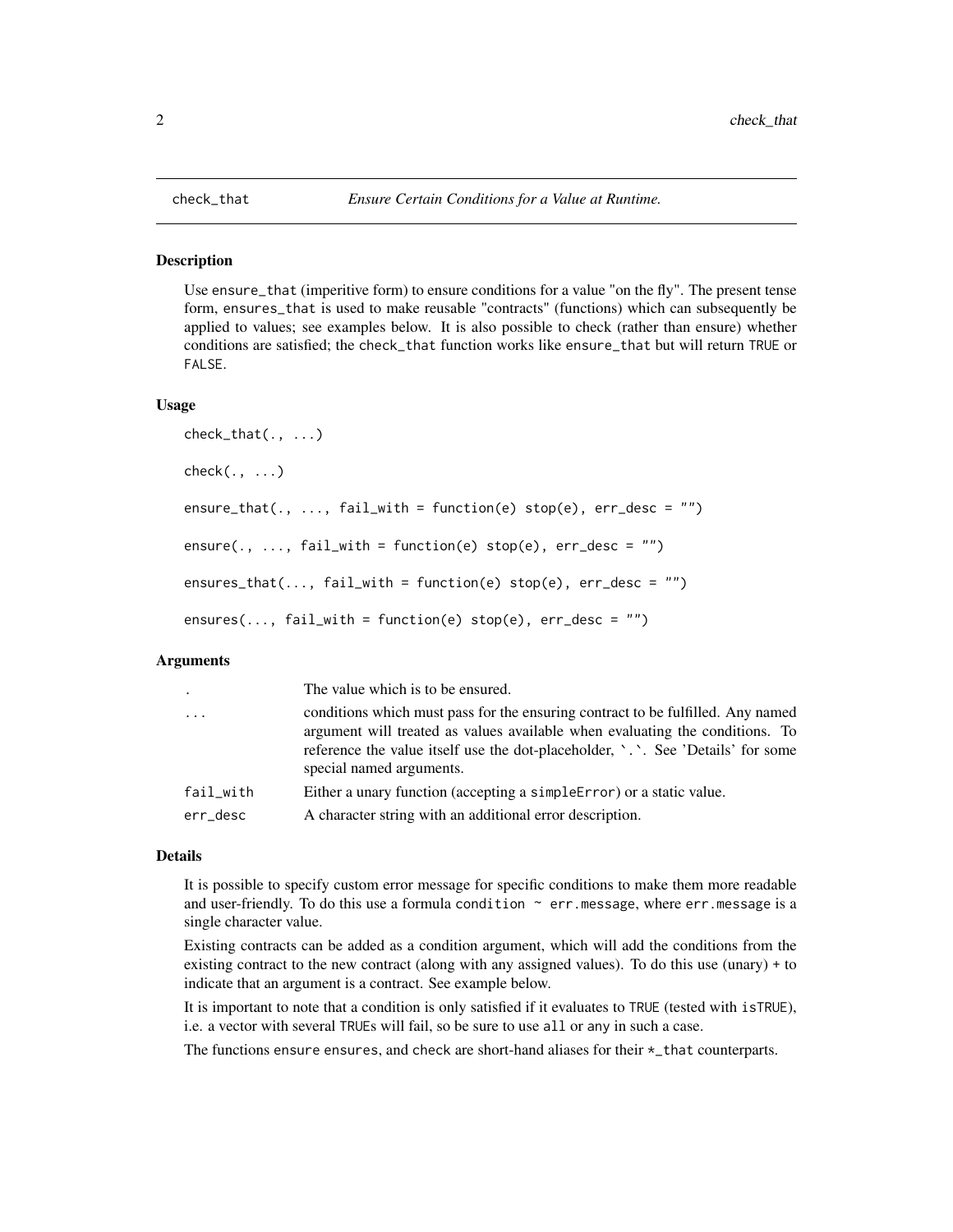check\_that 3

#### Value

ensures\_that returns an ensuring function; ensure\_that returns the value itself on success. check\_that returns TRUE on success, and FALSE otherwise.

#### Examples

```
## Not run:
ensure_that(1:10, is.integer)
# Examples below will use the magrittr pipe
library(magrittr)
# Create a contract which can ensure that a matrix is square.
ensure_square <- ensures_that(NCOL(.) == NROW(.))
# apply it.
A < -diag(4) %>%
  ensure_square
# Without the pipe operator:
A \leftarrow ensure_square(diag(4))
# Ensure on the fly (this will pass the test)
A < -matrix(runif(16), 4, 4) %>%
  ensure_that(ncol(.) == nrow(.), all(. <= 1))
# This will raise an error
A < -matrix(NA, 4, 4) %>%
  ensure_that(. %>% anyNA %>% not)
# Tweak failure:
A < -1:10 %>%
  ensure_that(all(. < 5), err_desc = "Number tests!")
# A default value for failure situations:
A < -1:10 %>%
  ensure_that(all(. < 5), fail_with = NA)
# Suppose you had an email function:
email_err <- function(e) {email(e$message); stop(e)}
A < -1:10 %>%
  ensure_that(all(. < 5), fail_with = email_err)
# Two similar contracts, one extending the other.
```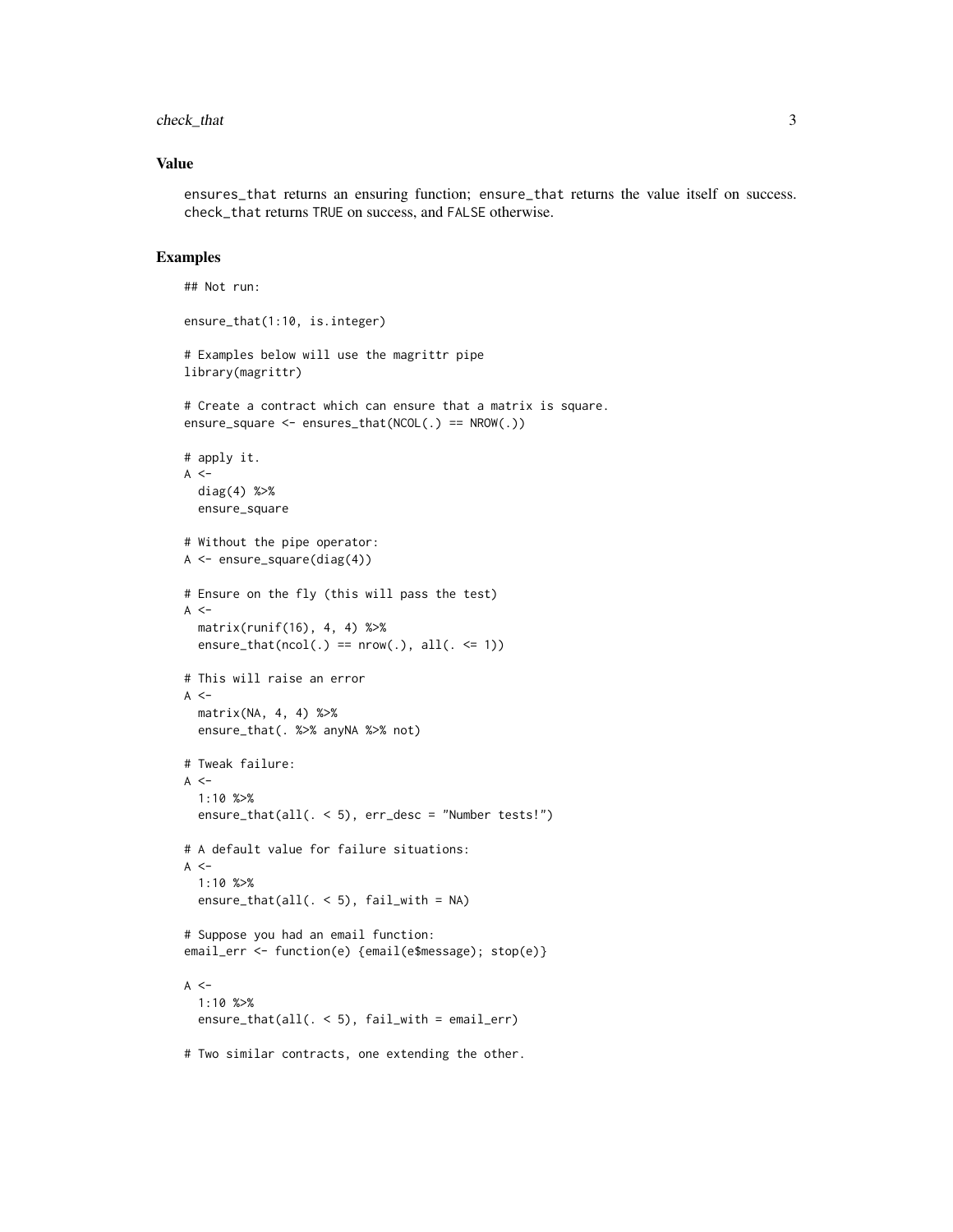4 ensurer and the set of the set of the set of the set of the set of the set of the set of the set of the set of the set of the set of the set of the set of the set of the set of the set of the set of the set of the set of

```
# Note also that custom message is used for A
A \leq ensures_that(all(.) > 0 \sim "Not all values are positive")
B \leq - ensures_that(!any(is.na(.)) ~ "There are missing values", +A)
B(c(-5:5, NA))## End(Not run)
```
#### ensurer *ensurer - Ensure Values at Runtime*

#### Description

ensurer is a utility package for R that provides a simple and light-weight mechanism for ensuring certain aspects of values at runtime.

#### Details

R does not provide any mechanism for type-safety and since it is not a compiled language, the risk of having unexpected results is there at runtime. R functions often accept different types for the same input and/or have different return types for different sitations.

As an example, a query to a database or the scraping of a website might not return valid data, where "validity" can refer to a number of conditions. It might be a positive or certain number of records; that all cases are complete; that some column is weekly increasing; or simply that the result is a data.frame.

If one does not deal with these ambiguities and risks appropriately, some resulting errors may be hard to track down or may even go unnoticed. It is desirable to get an error immediately when a value does not have the correct type or does not satisfy certain criteria.

"Ensuring values" is here meant as a "contract", or a set of conditions, such that if a value does not comply an error is raised instantly. An ensuring contract (a function) is created with [ensures\\_that](#page-1-1) (ideal for multiple use or readability with complex contracts).

It is also possible to ensure properties on the fly using [ensure\\_that](#page-1-1) (ideal for simple, one-time contracts).

Using the magrittr pipe %>% greatly improves semantics of the functionality provided by this package, but it is not necessary.

This package is not meant as a substitute for unit testing, and great packages for this already exist, e.g. testthat by Hadley Wickham. The ensurer package is meant as a simple and ideal tool for scripts or programs where runtime conditions may break the functionality, and where errors should be raised as soon and clear as possible.

For a more thorough introduction, see vignette(ensurer).

#### Author(s)

Stefan Holst Milton Bache <stefan@stefanbache.dk>

<span id="page-3-0"></span>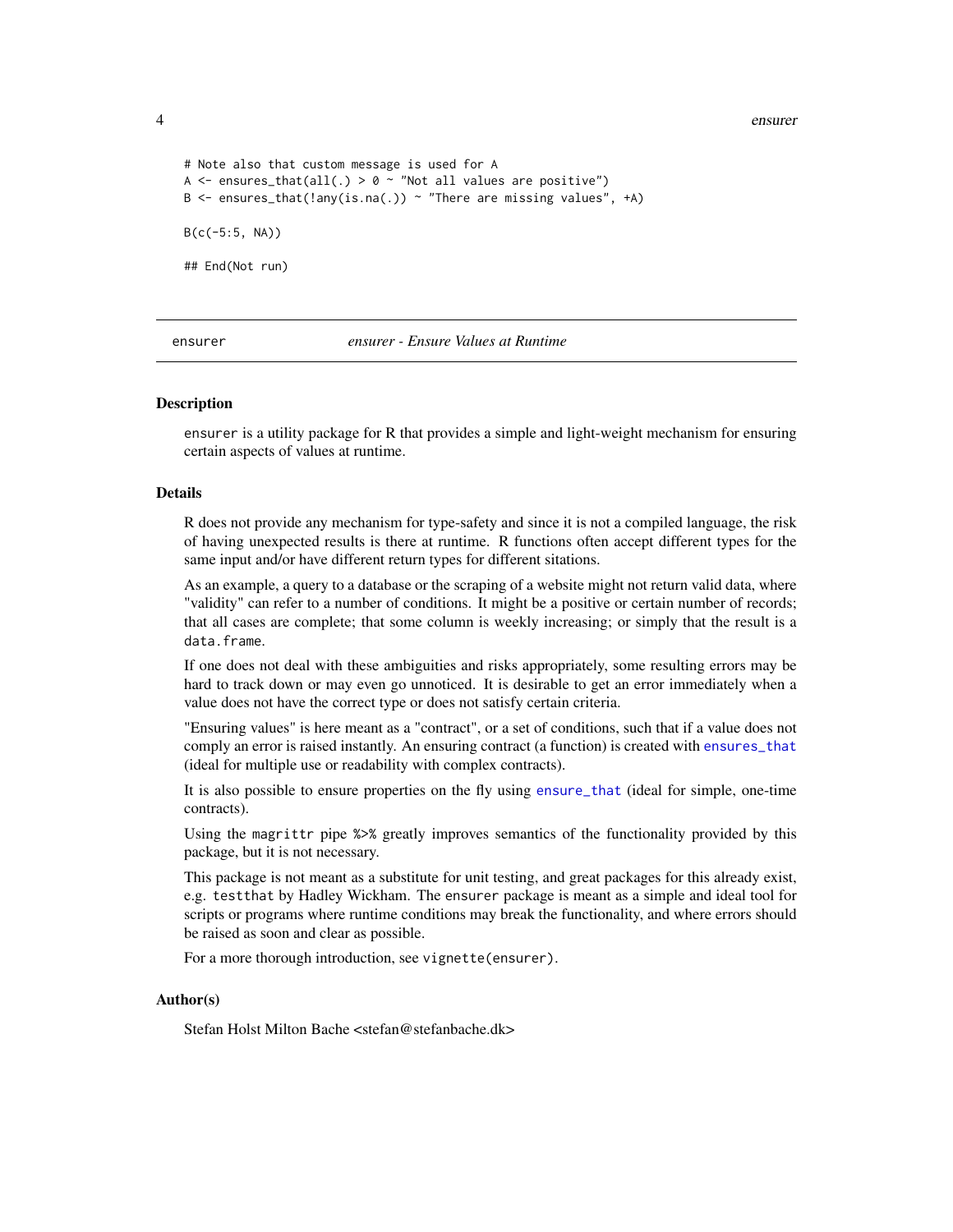<span id="page-4-0"></span>

## Description

Print method for ensurer contracts

### Usage

## S3 method for class 'ensurer'  $print(x, \ldots)$ 

## Arguments

|          | a function made with ensures that |
|----------|-----------------------------------|
| $\cdots$ | not used.                         |

#### Value

x